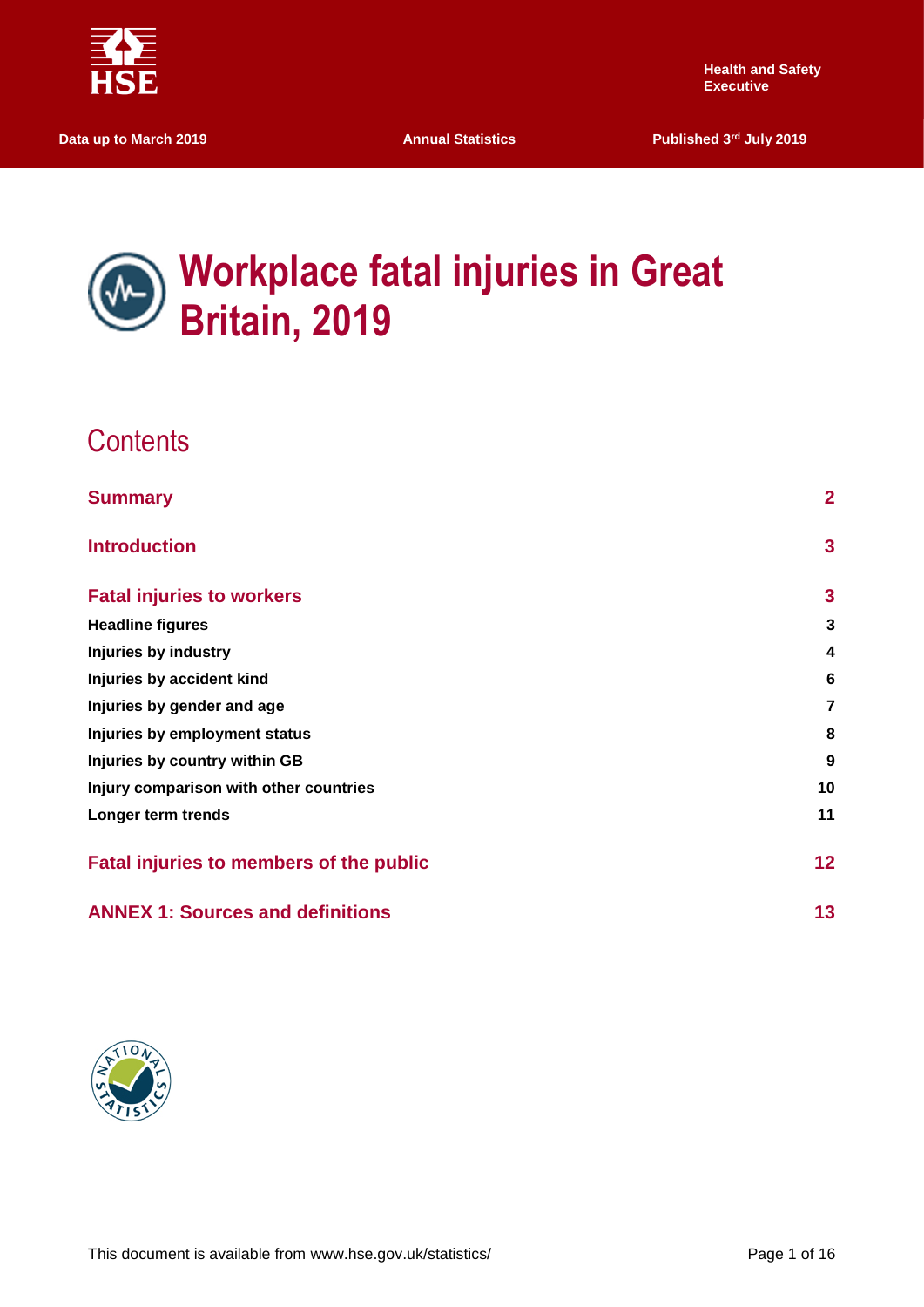<span id="page-1-0"></span>

#### Main kinds of fatal accident for workers



**Data source RIDDOR**: Reporting of Injuries Diseases and Dangerous Occurrences Regulations. Figures for 2018/19 are published as provisional at this stage and will be finalised July 2020.

2013/14

2018/19

 $0.0$ 

1981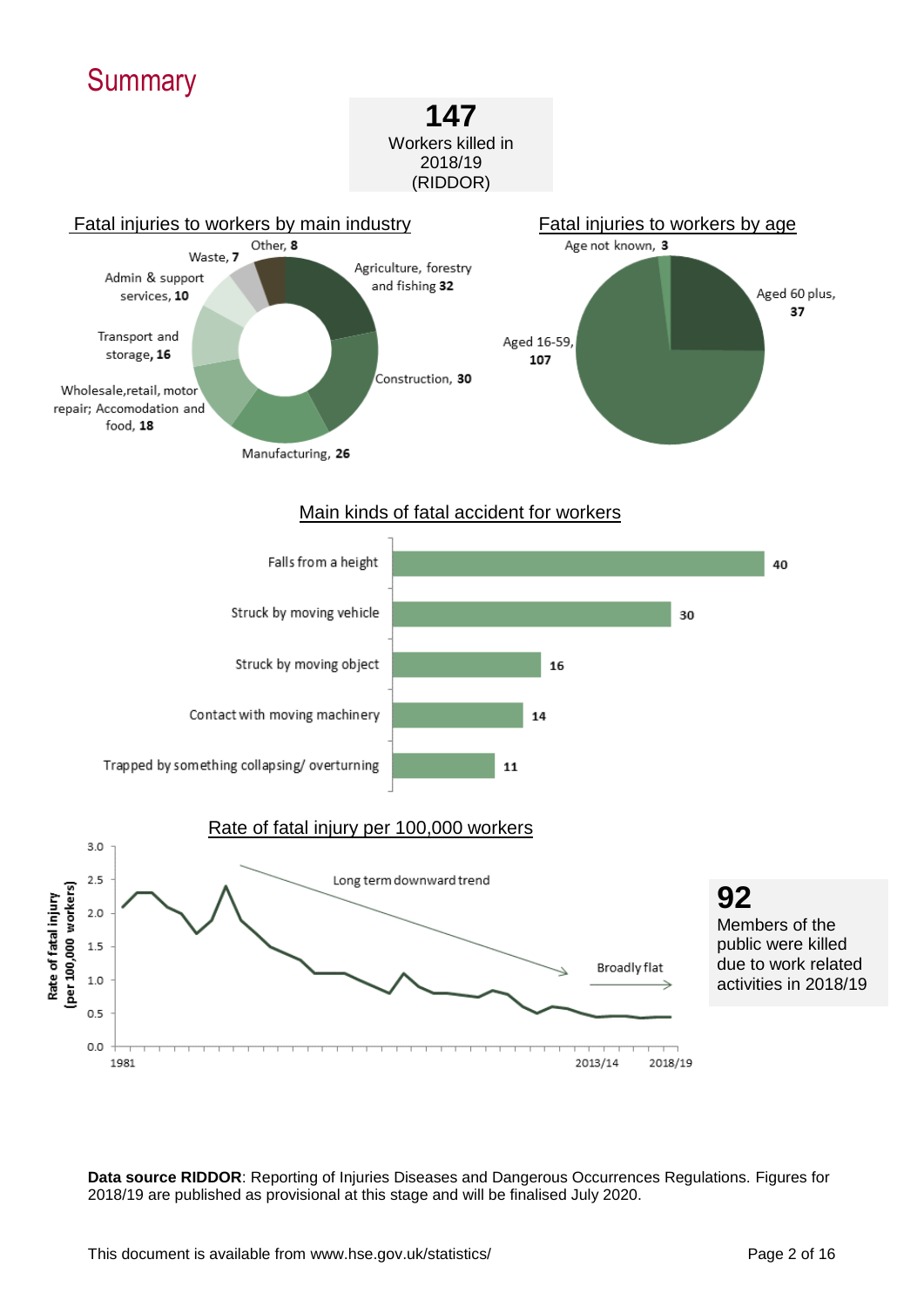### <span id="page-2-0"></span>**Introduction**

This report provides headline numbers on workplace fatal injuries that were reported to enforcing authorities in 2018/19. It includes both fatal injuries to workers and to members of the public. The 2018/19 figures are currently provisional and will be finalised in July 2020 to take account of any necessary adjustments. In tables and chart headings, 2018/19 is marked as 'p' for clarity.

Fatal injuries are thankfully rare events. There is a degree of chance and randomness to the annual count resulting in an element of natural variation from one year's count to the next. To allow for this natural variation, alongside figures for 2018/19, this report also presents the annual average estimate for the five years 2014/15-2018/19, which reduces the effect of year-on-year fluctuations and gives a more stable current picture.

The figures make up part of a long running series enabling both short and long-term comparisons of change.

The information includes only those cases of fatal injury that the enforcing authorities have judged as meeting the reporting criteria as set out in the Reporting of Injuries, Diseases and Dangerous Occurrences Regulations (RIDDOR). Two notable exclusions from these statistics are fatal diseases and fatal accidents on non-rail transport systems. (See Annex 1 for more details).

### <span id="page-2-1"></span>Fatal injuries to workers

#### <span id="page-2-2"></span>**Headline figures**

A total of 147 workers were killed at work in Great Britain in 2018/19. Although this represents an increase of 6 fatalities from 2017/18, it is possible that this change can be explained by natural variation in the figures. In statistical terms the number of fatalities has remained broadly level in recent years – the average annual number of workers killed at work over the five years 2014/15-2018/19 is 142.

**Figure 1:** Fatal injuries to workers: GB 2008/09 - 2018/19p

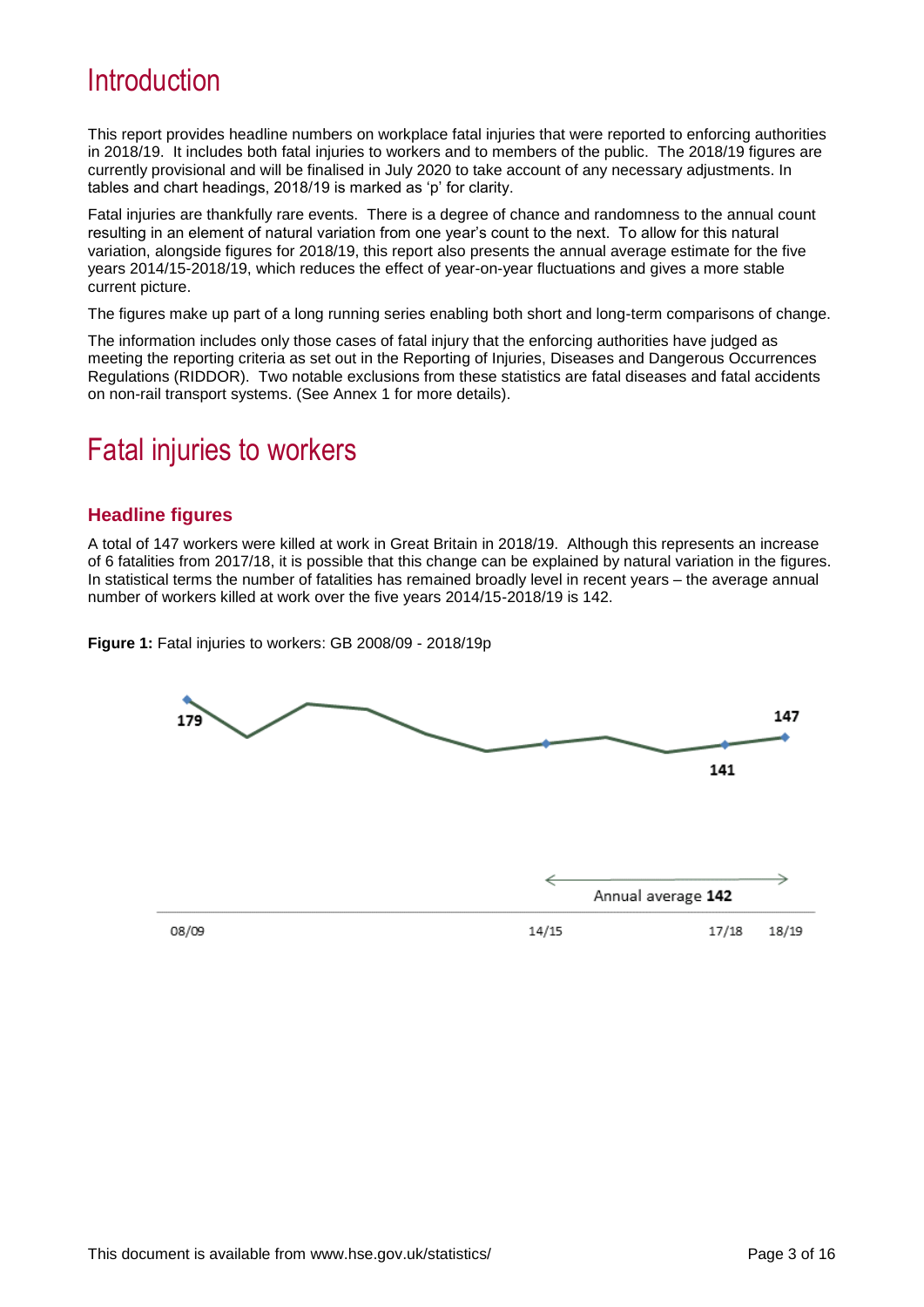### <span id="page-3-0"></span>**Injuries by industry<sup>1</sup>**

There are two ways of looking at fatality numbers. The first is to look at the absolute count. On this basis, Construction and Agriculture, forestry and fishing tend to come out worst as they account for the greatest number of fatalities each year.

**Figure 2:** Number of fatal injuries by main industry group, 2018/19p and annual average for 2014/15- 2018/19p



- The number of fatal injuries in 2018/19 for each of the main industry sectors is broadly in line with the annual average over the last five years. However, numbers can be prone to year-on-year fluctuations.
- The number of fatal injuries to workers in Construction in 2018/19 (30) is the lowest number on record, a similar number to the previous low in 2016/17 (31). However, the number has fluctuated over the last five years ranging between 30 and 47 (in 2015/16).
- The number of fatal injuries in Manufacturing has fluctuated over the last five years, and the number in 2018/19 is up on the low of 15 in 2017/18.
- Of the 18 deaths in Wholesale, retail trade, motor vehicle repair; Accommodation and food services
	- $\circ$  7 were in Wholesale and retail trade of motor vehicles (including motor vehicle repair);
	- o 8 were in other Wholesale trade activities;
	- o 2 were in Retail trade
	- o 1 was in Accommodation.
- Although not shown in Figure 2, there were 8 fatal injury cases in other sectors in 2018/19, including 4 in public services (comprising Public administration; Education; Human health and social work activities).

-

<sup>&</sup>lt;sup>1</sup> Industry is defined using the [2007 Standard Industrial Classification.](https://www.ons.gov.uk/methodology/classificationsandstandards/ukstandardindustrialclassificationofeconomicactivities/uksic2007) See annex 1 for more details.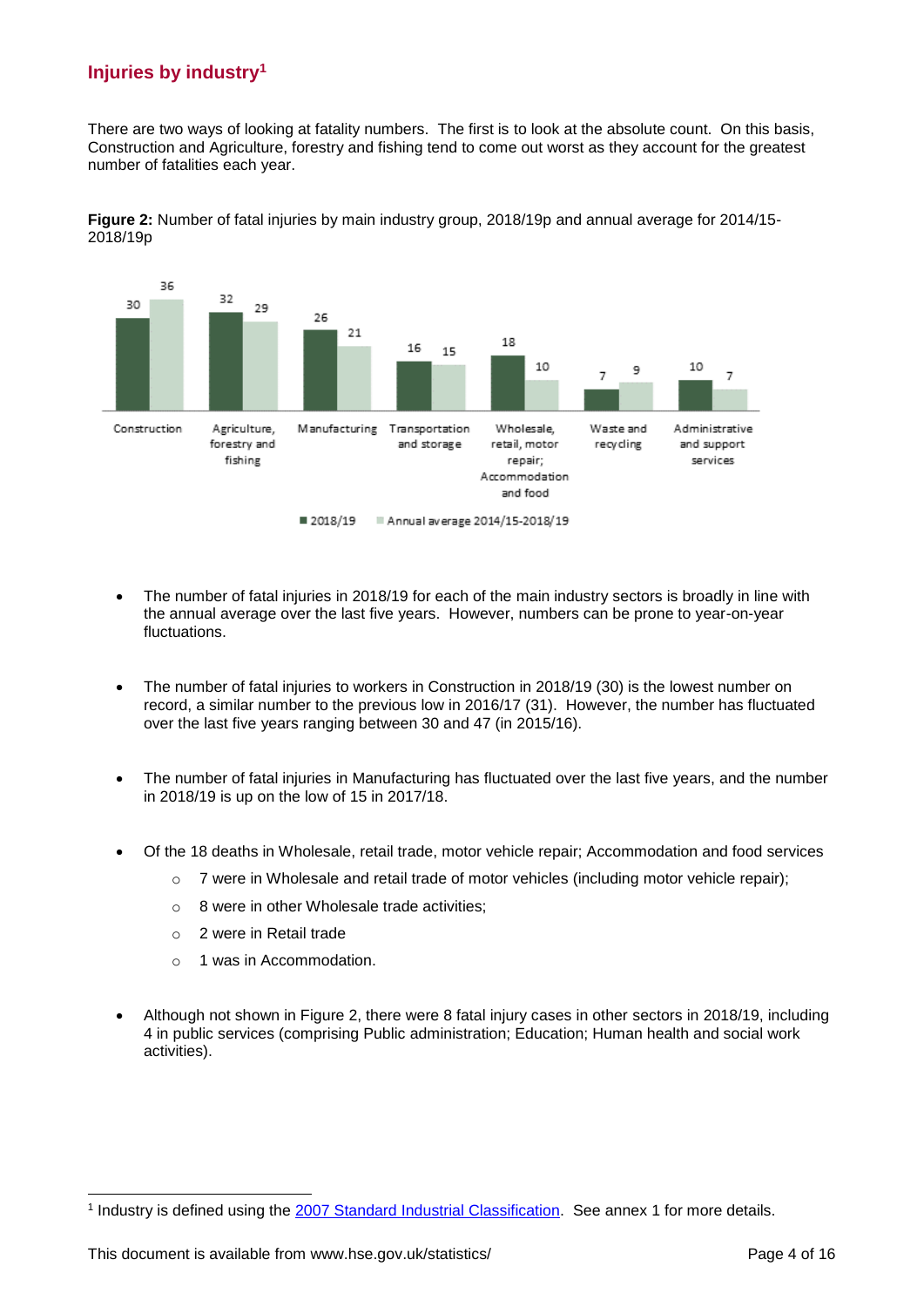The second approach of looking at fatality numbers is to consider the **fatal injury rate** in terms of the number of fatalities per 100,000 workers employed.

**Figure 3**: Rate of fatal injuries by selected main industry group (per 100,000 workers), 2018/19p and annual average for 2014/15-2018/19p



Based on the annual average rates for 2014/15-2018/19 (as this reduces the effect of year-on-year fluctuations and gives a more stable picture):

- Agriculture, forestry and fishing and Waste and recycling come out worst, with a rate of injury some 18 times and 17 times as high as the average across all industries respectively.
- The rate of fatal injury in Construction, while around 4 times as high as the average rate across all industries, is considerably less than the rate in either Agriculture, forestry and fishing or Waste and recycling, despite accounting for a greater number of cases than these sectors.
- The Manufacturing and the Transportation and storage sector have a rate of fatal injury around 1.5 to 2 times the average rate across all industries.
- Although not shown in figure 3 above, the rate of fatal injury in Mining and quarrying is around four times as high as the average rate across all industries and broadly similar to that seen in Construction.
- While the combined 'Wholesale, retail, motor repair; Accommodation and food services' sector account for around 7% of fatal injuries between 2014/15 and 2018/19, in terms of rate the overall sector is relatively low risk with an injury rate of around one third the all industry rate. However, there will be variation in risk across activities within the sector.

<span id="page-4-0"></span>For more details of fatal injuries by main industry sector, see Table 1, [www.hse.gov.uk/statistics/tables/ridfatal.xlsx](http://www.hse.gov.uk/statistics/tables/ridfatal.xlsx)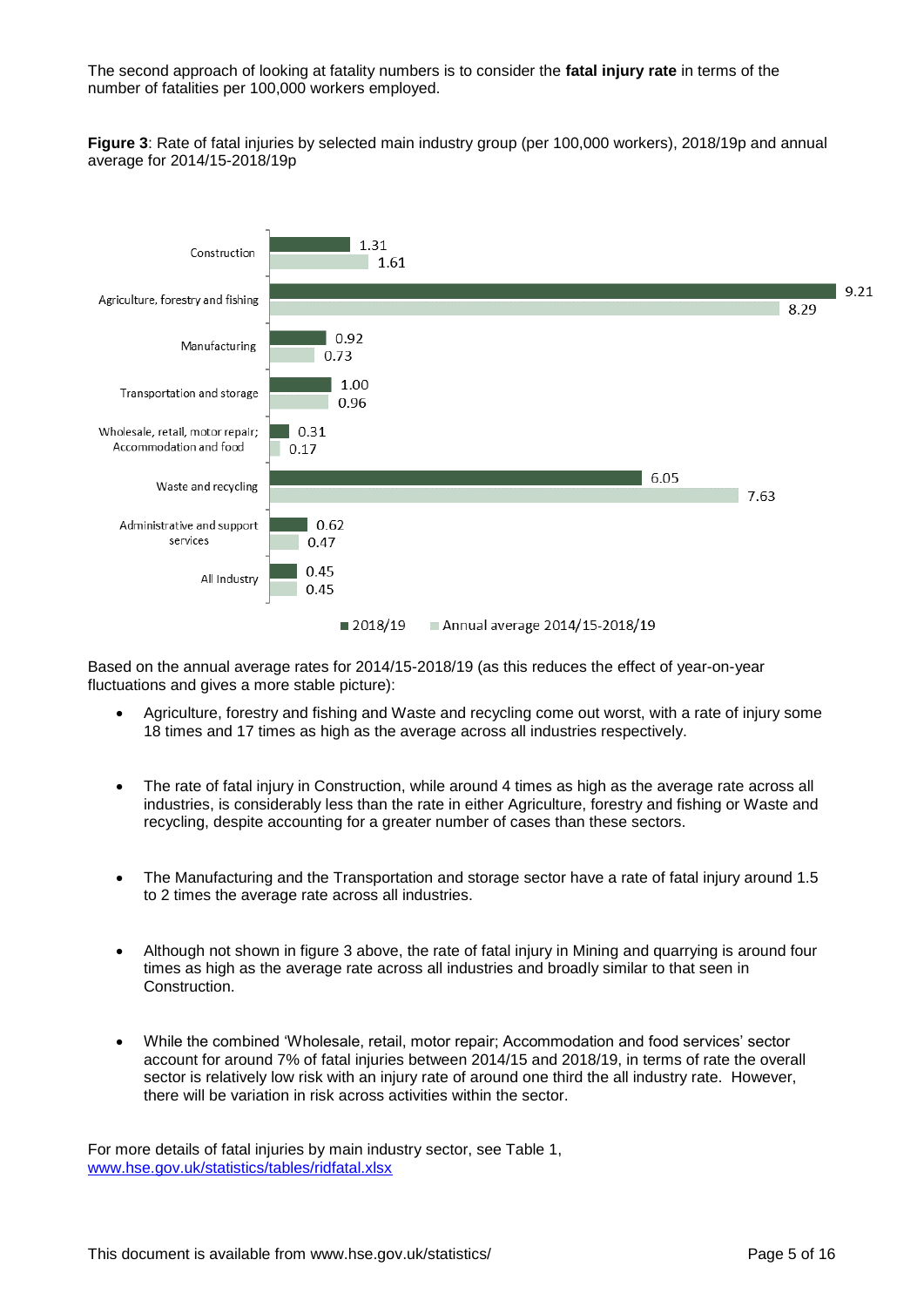#### **Injuries by accident kind**

Around three-quarters of fatal injuries in both 2018/19 and the combined five-year period 2014/15-2018/19 were accounted for by just five different accident kinds (see figure 4 below). Falls from a height, being struck by a moving vehicle and being struck by a moving, including flying or falling, object continue as the three main causes of fatal injury, between them accounting for over half of all fatal injuries each year since at least 2001/02.



**Figure 4:** Number of fatal injuries to workers by accident kind, 2018/19p and annual average for 2014/15- 2018/19p

- In 2018/19, 40 fatal injuries to workers were due to falls from a height. This compares to 35 in 2017/18 and an annual average over the period 2014/15-2018/19 of 36.
- Being struck by a moving vehicle accounted for 30 fatal injuries to workers in 2018/19 compared with 24 in 2017/18 and an annual average of 27 over the period 2014/15-2018/19.
- The number of fatal injuries caused by being struck by a moving, including flying or falling, object has fluctuated between 15 and 23 over the last five years, with an annual average of 18 over the period 2013/14-2018/19.
- The 36 fatal injury cases in the Other kind of accident category in 2018/19 are made up of a range of different accident kinds including (but not limited to):
	- Injured by an animal (**8**)
	- Drowning or asphyxiation; Exposed to explosion; Contact with electricity or electrical discharge; (**5,5,4 fatalities respectively**).

For more details of fatal injuries by accident kind, see Table 3, [www.hse.gov.uk/statistics/tables/ridfatal.xlsx](http://www.hse.gov.uk/statistics/tables/ridfatal.xlsx)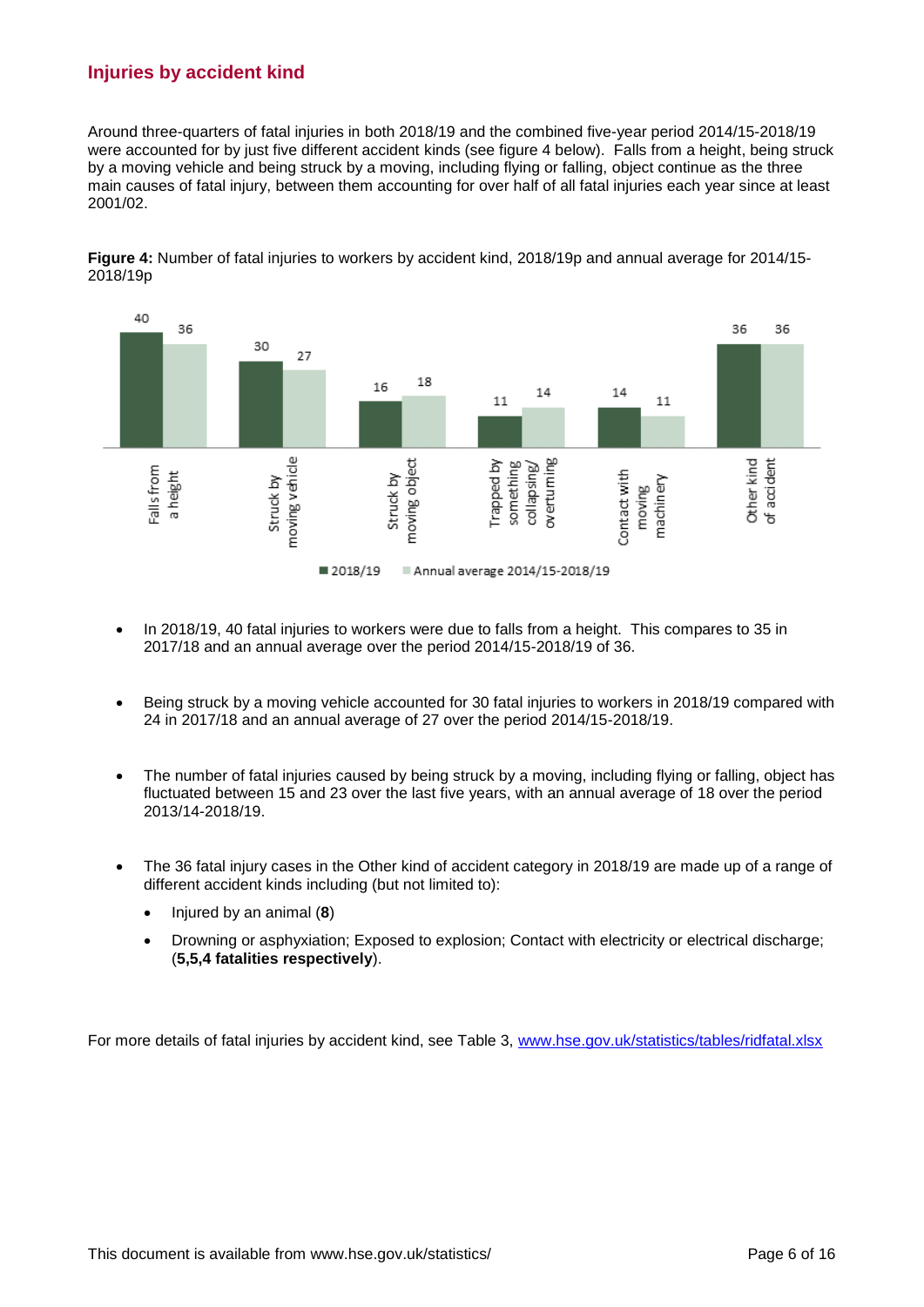#### <span id="page-6-0"></span>**Injuries by gender and age**

Fatal injuries to workers are predominately to male workers. In 2018/19, 139 (95%) of all worker fatalities were to male workers, a similar proportion to earlier years.

In terms of age, 25% of fatal injuries in 2018/19 were to workers aged 60 and over, even though such workers made up only around 10% of the workforce.



**Figure 5:** Number of fatal injuries by age group, 2018/19p

Figure 6 below shows the fatal injury rate by age group for the period 2014/15-2018/19. This clearly shows how the rate of fatal injury increases with age, with workers aged 60-64 having a rate around twice as high as the all ages rate, and workers aged 65 and over a rate more than four times as high as the all ages rate. Almost all the main industry sectors show an age gradient in fatal injury rate.

**Figure 6**: Rate of fatal injuries by age group (per 100,000 workers), annual average for 2014/15-2018/19p



Annual average 2014/15-2018/19

For more details of fatal injuries by age and gender see [www.hse.gov.uk/statistics/tables/ridagegen.xlsx](http://www.hse.gov.uk/statistics/tables/ridagegen.xlsx) and table 4, [www.hse.gov.uk/statistics/tables/ridfatal.xlsx](http://www.hse.gov.uk/statistics/tables/ridfatal.xlsx)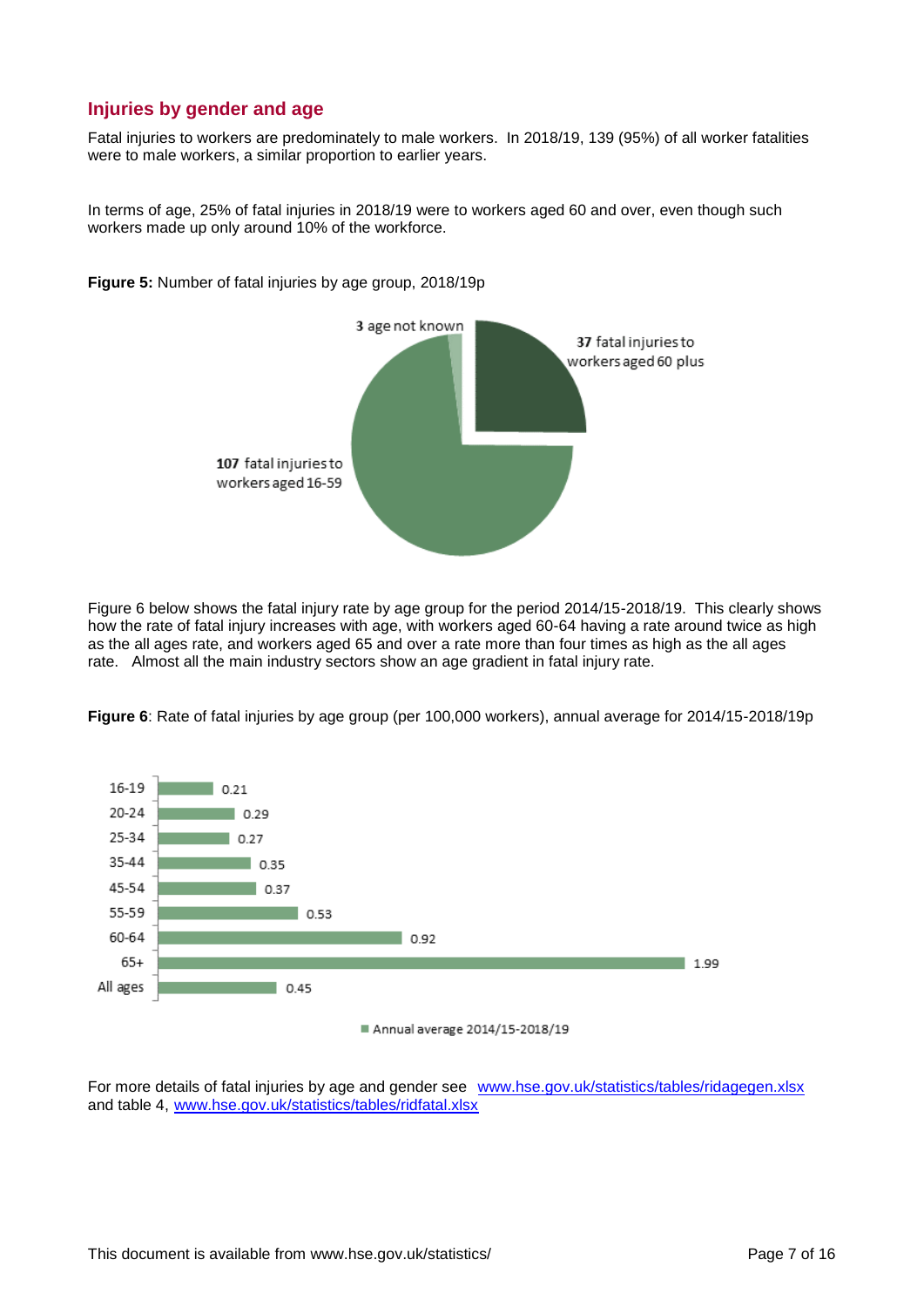#### <span id="page-7-0"></span>**Injuries by employment status**

Over a quarter of fatal injuries in both 2018/19 and the five year-period 2014/15-2018/19, were to selfemployed workers working mostly in Agriculture, forestry and fishing and Construction but also in other sectors including (but not restricted to) Manufacturing, and Administrative and support service activities (such as renting and leasing activities and services to buildings and landscape activities).

By industry, the proportion of fatal injuries to employees and the self-employed varies considerably, to some extent reflecting the relative make-up of the working population between employees and self-employed.



**Figure 7:** Fatal injury by employment status for selected industries, 2014/15-2018/19p



**Figure 8**: Rate of fatal injuries to employees and self-employed workers (per 100,000 workers) for selected industries, 2014/15 - 2018/19p



For more details of fatal injuries by employment status, see [www.hse.gov.uk/statistics/tables/ridfatal.xlsx](http://www.hse.gov.uk/statistics/tables/ridfatal.xlsx)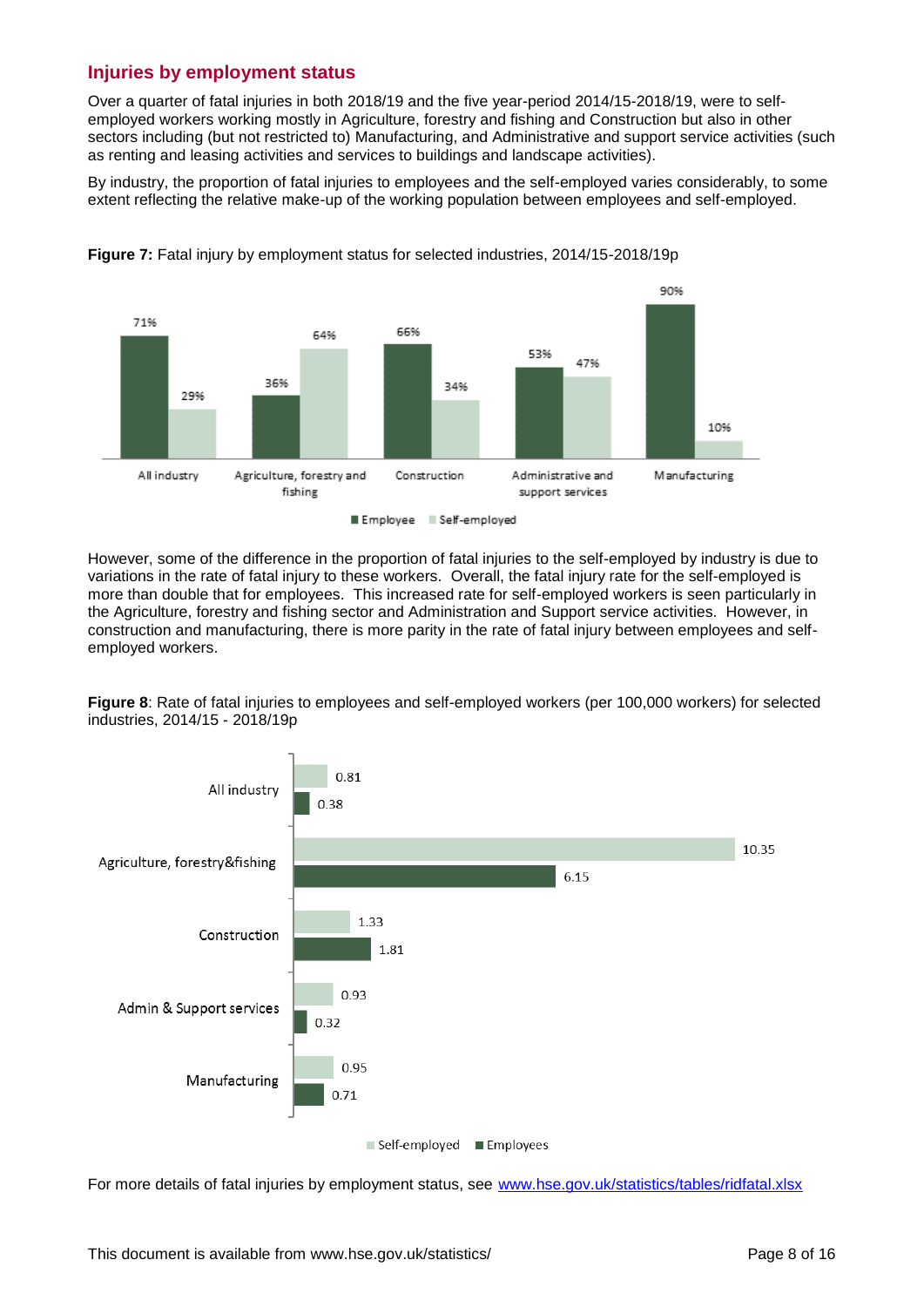#### <span id="page-8-0"></span>**Injuries by country within GB**

Figure 9 below shows the country or region where the death occurred for fatalities in 2018/19. The number of fatalities in some regions is relatively small, hence susceptible to considerable variation. Accidents involving multiple fatalities can also affect annual totals. Therefore Figure 9 also shows the annual average number of deaths for the five-year period 2014/15-2018/19 as this reduces the effect of year-on-year fluctuations.

It is worth noting that in 2018/19, there was a sharp increase in the number of worker deaths in Scotland. However, this increase can possibly be explained by natural variation in the figures and at this stage does not indicate any statistically significant change.

**Figure 9**: Number of fatal injuries by country and region within GB, 2018/19p and annual average for 2014/15 - 2018/19p (annual average number in brackets)



In terms of fatal injury rate, England consistently has a lower injury rate than either Scotland or Wales. However, injury rates are strongly influenced by variations in the mix of industries and occupations. The country injury rate does not make allowance for the varying composition of the workforce between the three home nations. A previous analysis of rates adjusted for industry composition by both country and region within England can be found at [www.hse.gov.uk/statistics/adhoc-analysis/standardised-fatals.pdf](http://www.hse.gov.uk/statistics/adhoc-analysis/standardised-fatals.pdf) . This analysis shows that after standardising fatal injury rates by industry, Wales and Scotland have a fatal injury rate that is not statistically significantly different from the GB rate.

For more details of fatal injuries by country and region within GB, see Table 5, [www.hse.gov.uk/statistics/tables/ridfatal.xlsx](http://www.hse.gov.uk/statistics/tables/ridfatal.xlsx)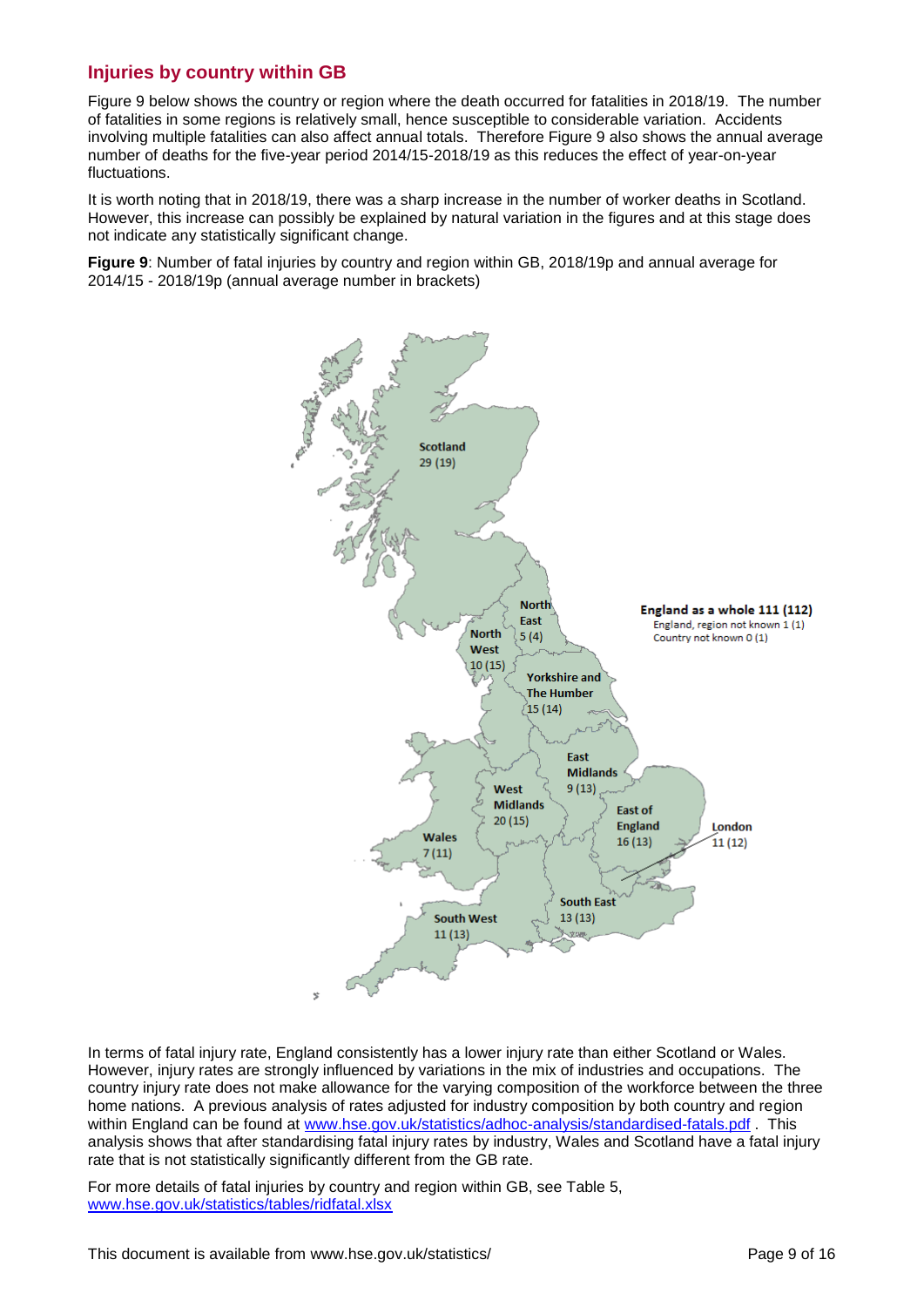#### <span id="page-9-0"></span>**Injury comparison with other countries**

Since 1990, the statistical authority for the European Union (Eurostat) has worked with member states on a harmonisation programme to give consistency to workplace injury statistics across the EU. To take account of differing industrial backgrounds across member states, Eurostat publishes industry standardised incidence rates. The standardised rate accounts for variation in industry composition across EU countries. (See the appendix in [www.hse.gov.uk/statistics/european/european-comparisons.pdf](http://www.hse.gov.uk/statistics/european/european-comparisons.pdf) for further details on the standardisation process).

The UK consistently has one of the lowest rates of fatal injury across the EU.

- In 2016 the standardised rate, at 0.53 per 100,000 employees, was one of the lowest of all European countries and compares favourably with other large economies such as France, Germany, Italy, Spain and Poland.
- Similarly, the UK three-year average rate for 2013-2015 (0.52 per 100,000 employees) was the lowest of all EU member states.
- Standardised rates published by Eurostat are based on fatalities occurring across all main industry sectors (excluding the transport sector). Whilst road traffic accidents should not be included in these rates, their removal may not always be complete. This should be considered when reviewing rates for individual countries.



**Figure 10**: Standardised incidence rates (per 100,000 employees) of fatal injuries at work for 2016

Global comparisons, for example, with the USA, Asia etc, are not available due to differences in definitions of workplace accidents and reporting systems.

For more details see [www.hse.gov.uk/statistics/european/table1.xlsx](http://www.hse.gov.uk/statistics/european/table1.xlsx)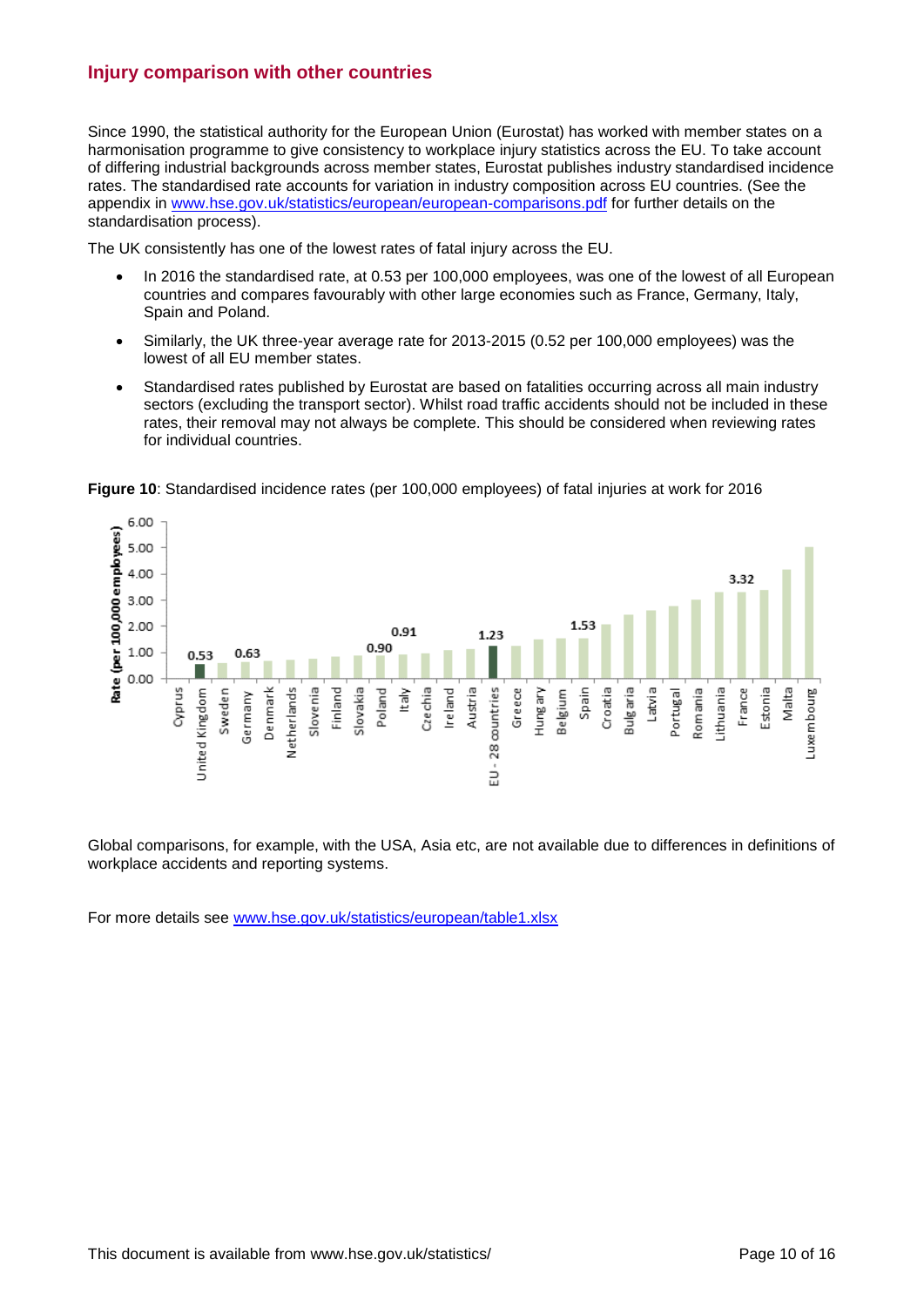#### <span id="page-10-0"></span>**Longer term trends**

Despite long term reductions in the number of workers killed by work activities, each year such cases continue, with 147 such deaths in 2018/19. This number compares with 253 twenty years ago (1998/99) and 495 in 1981 (prior to 1981 only fatal injury numbers to employees were reported to enforcing authorities).



**Figure 11**: Number of fatal injuries to workers in Great Britain, 1981-2018/19p

As described in the earlier section 'Headline figures', the 147 fatal injuries in 2018/19 represents an increase of **6** fatalities from 2017/18. However, **it is possible that this change can be explained by natural variation in the figures.** In statistical terms the number of fatalities has remained broadly level in recent years – the average annual number of workers killed at work over the five years 2014/15-2018/19 is 142.

By natural variation we mean that if we had identical conditions between two years; identical people doing identical jobs in identical industries working in identical conditions, the number of fatalities would not necessarily be the same. This is because the final total is at least partly related to chance and randomness. Examining the causal factors behind individual fatal accidents, it is often found that an unfortunate set of chance events have occurred together with shortcomings in safety precautions. Annual counts of fatalities can also be influenced by multiple fatalities; that is one incident resulting in more than one death.

Taking employment levels into account, the 147 fatalities in 2018/19 gives rise to a fatal injury rate of 0.45 deaths per 100,000 workers. When considering trends over time it is preferable to consider the rate of injury rather than just the number of injuries as the rate accounts for changes in the numbers in employment between years. The long-term picture for the fatal injury rate is similar to that for fatal injury numbers: a longterm downward trend to around 2013/14. Since then the rate has been broadly flat.



**Figure 12**: Rate of fatal injuries to workers in Great Britain, 1981-2018/19p

For more details see [www.hse.gov.uk/statistics/tables/ridhist.xlsx](http://www.hse.gov.uk/statistics/tables/ridhist.xlsx) and [www.hse.gov.uk/statistics/tables/ridfatal.xlsx](http://www.hse.gov.uk/statistics/tables/ridfatal.xlsx)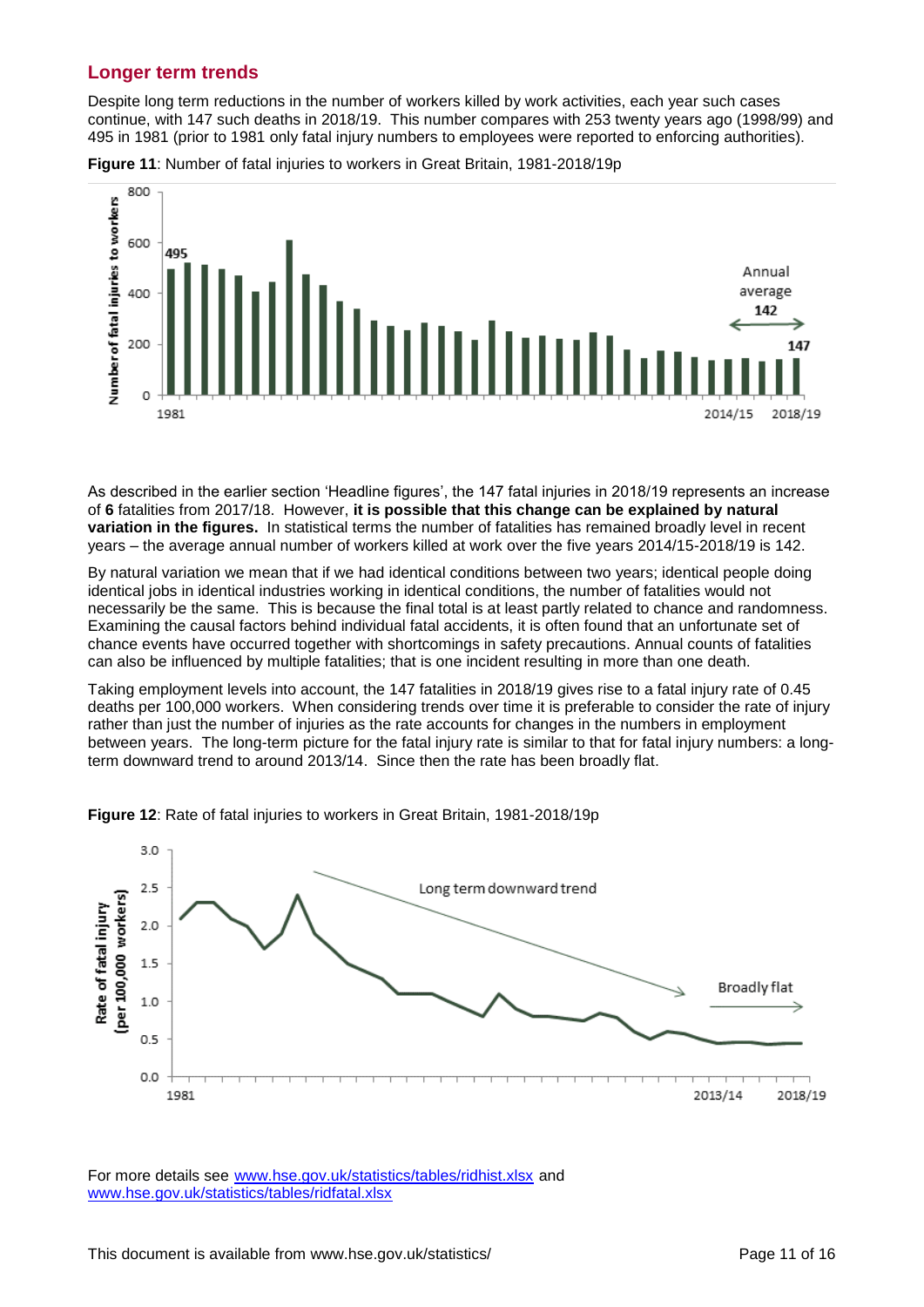### <span id="page-11-0"></span>Fatal injuries to members of the public

A total of 92 members of the public were killed in 2018/19 as a result of a work-connected accident. Of these deaths, about a third (32) occurred on railways and a further 23 occurred in the Health and social work sector.

Comparison of numbers between years is complicated by recent changes in reporting requirements. Since October 2013, the requirement to report suicides to members of the public on railways (which accounted for a high proportion of railway deaths) was removed. Further, since 2015/16, the fatality figure no longer includes 'patient and service users' deaths in England for premises registered with the Care Quality Commission. Previously these statistics were recorded as member of the public deaths in Health and social care.

To get an indication of changes in work-related deaths to members of the public, the chart below considers work-related deaths to members of the public excluding those that occurred on railways and in health and social care. This shows that over the last decade the number of such deaths has fluctuated each year, with no clear trend.

**Figure 13**: Number of work-related deaths to member of the public, excluding deaths on railways and in health and social care: GB 2008/09 - 2018/19p



For more details see Table 2, [www.hse.gov.uk/statistics/tables/ridfatal.xlsx](http://www.hse.gov.uk/statistics/tables/ridfatal.xlsx)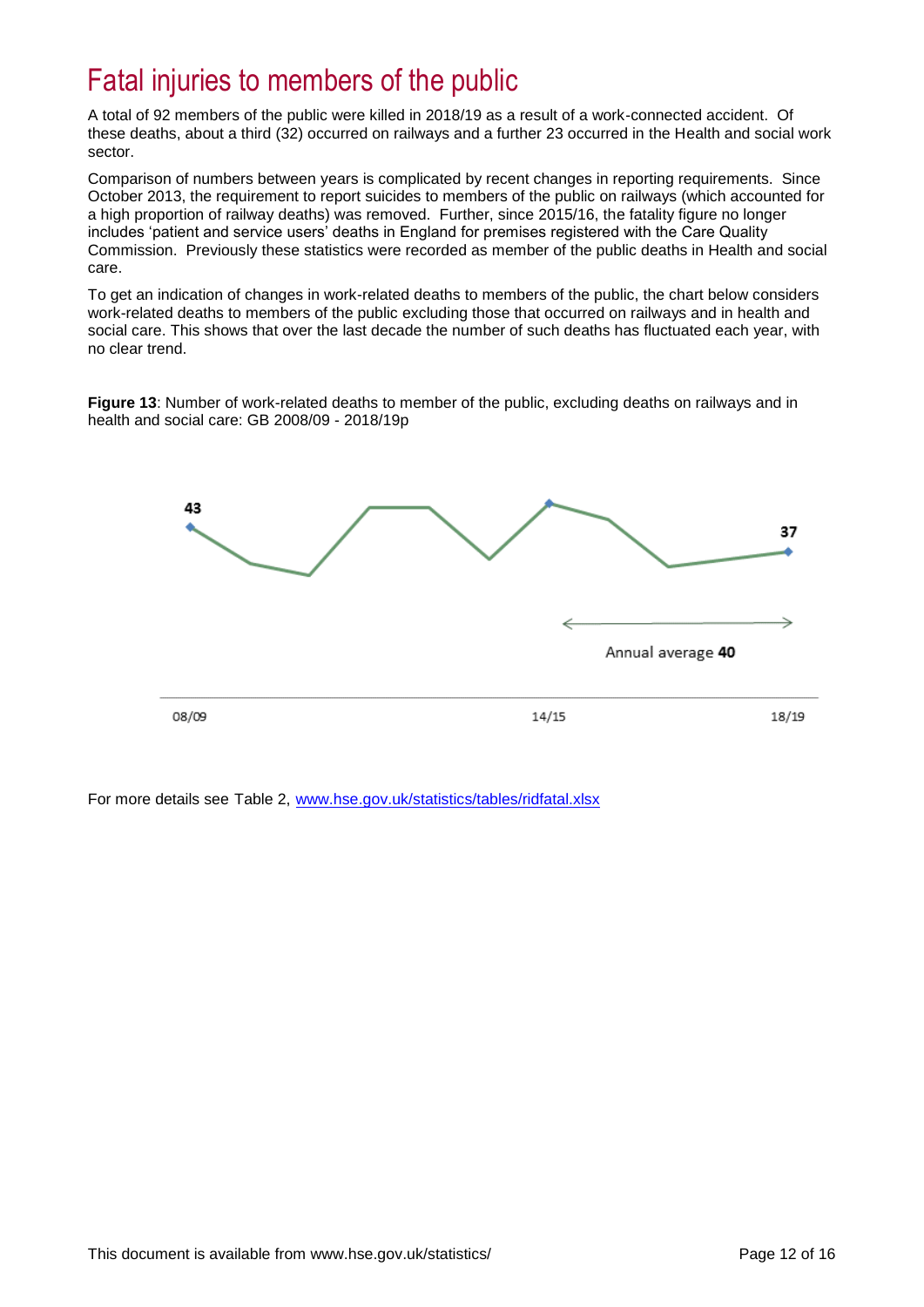## <span id="page-12-0"></span>ANNEX 1: Sources and definitions

#### **Coverage of fatal injury numbers**

Fatal injuries included in this report are those that the relevant enforcing authority (namely HSE, Local authorities or the Office of Rail and Road) have judged as reportable under the Reporting of Injuries, Diseases and Dangerous Occurrences Regulations (RIDDOR).

Certain types of work-related injury are not reportable under RIDDOR, hence excluded from these figures. Particular exclusions include:

- Fatal accidents involving workers travelling on a public highway (a 'road traffic accident'). Such incidents are enforced by the police and reported to the Department for Transport. Those killed whilst commuting (travelling from home to work, and vice versa) are also excluded. For road accident statistics, see [www.gov.uk/government/organisations/department-for-transport/series/road](http://www.gov.uk/government/organisations/department-for-transport/series/road-accidents-and-safety-statistics)[accidents-and-safety-statistics](http://www.gov.uk/government/organisations/department-for-transport/series/road-accidents-and-safety-statistics)
- Fatal accidents involving workers travelling by air or sea. These incidents are the responsibility of the Air Accident Investigation Branch and Marine Accident Investigation Branch of the Department for Transport and reported accordingly;
- Fatalities to members of the armed forces on duty at the time of incident;
- Fatal injuries at work due to 'natural causes', often heart attacks or strokes, unless brought on by trauma due to the accident.

Fatal injury statistics presented in this report also exclude deaths from occupational diseases, which typically occur many years after first exposure to the causative agent. The asbestos-related cancer mesothelioma is one of the few examples where deaths due to an occupational disease can be counted directly. There were 2,523 such deaths in GB in 2017- see [www.hse.gov.uk/statistics/causdis/asbestos.htm.](http://www.hse.gov.uk/statistics/causdis/asbestos.htm) Other occupational deaths usually have to be estimated rather than counted. Each year around 13,000 deaths from occupational lung disease and cancer are estimated to have been caused by past exposure, primarily to chemicals and dust, at work. (this estimate includes the count of mesothelioma deaths).

#### **Provisional nature of the latest statistics**

On first publication, RIDDOR data is classified as provisional and marked with a 'p' suffix. The following year data are finalised and marked as 'r' (revised). The revised (finalised) figures for fatal injuries can go down as well as up, by up to +/-3% on finalisation for fatal injuries to workers. The change from provisional to final usually reflects more up-to-date information following the detailed investigations of these incidents, but also Regulation 6 of RIDDOR covers situations where someone dies of their injuries within a year of their accident. The finalised figure for 2017/18 is 141 revised from 144.

**Table 1:** Differences in provisional and finalised counts of fatal injuries to workers, 2014/15-2018/19p

| Year     | Provisional<br>figure | Revised<br>finalised<br>figure | <b>Difference</b> |
|----------|-----------------------|--------------------------------|-------------------|
| 2018/19p | 147                   |                                |                   |
| 2017/18r | 144                   | 141                            | -3                |
| 2016/17  | 137                   | 135                            | $-2$              |
| 2015/16  | 144                   | 147                            | $+3$              |
| 2014/15  | 142                   | 142                            |                   |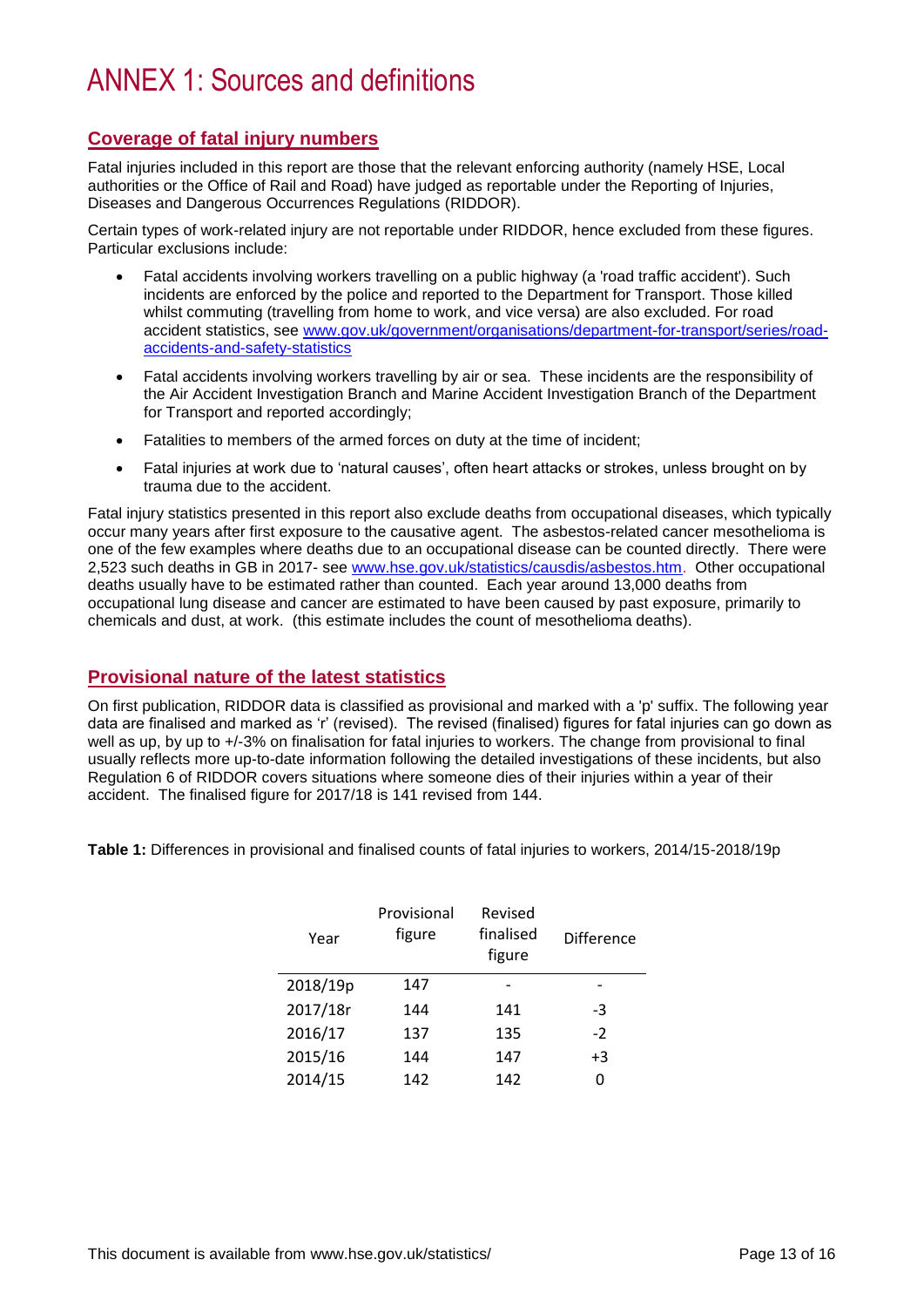#### **Fatal injury rates**

Differences in the size of the workforce will impact on comparisons of the number of fatalities, both over time and between one group and another within a year (e.g. between different industry groups). In order to make robust comparisons, it is important to consider the rate of fatal injury. The rate is constructed by dividing the count of fatal injuries by the employment estimate. This is then multiplied by a factor of 100,000 to give a rate per 100,000 workers, in line with international standards. The source of employment data used to construct the injury rates from 2004/05 onwards is the Annual Population Survey (APS).

#### **Statistical significance**

The total fatal injury count is subject to a degree of chance and randomness; if exactly the same conditions prevail in two different years then it is likely that the annual count will differ due to natural variation. We use tests of statistical significance at the 95% confidence level to judge whether a difference between years is likely to be explained by natural variation alone or whether it represents a statistically significant difference. (Note statistical significance should not be confused with the significance of each injury. Every casualty is a tragedy and has both a social cost and a personal cost to those directly affected).

For more information see [www.hse.gov.uk/statistics/sources.pdf](http://www.hse.gov.uk/statistics/sources.pdf)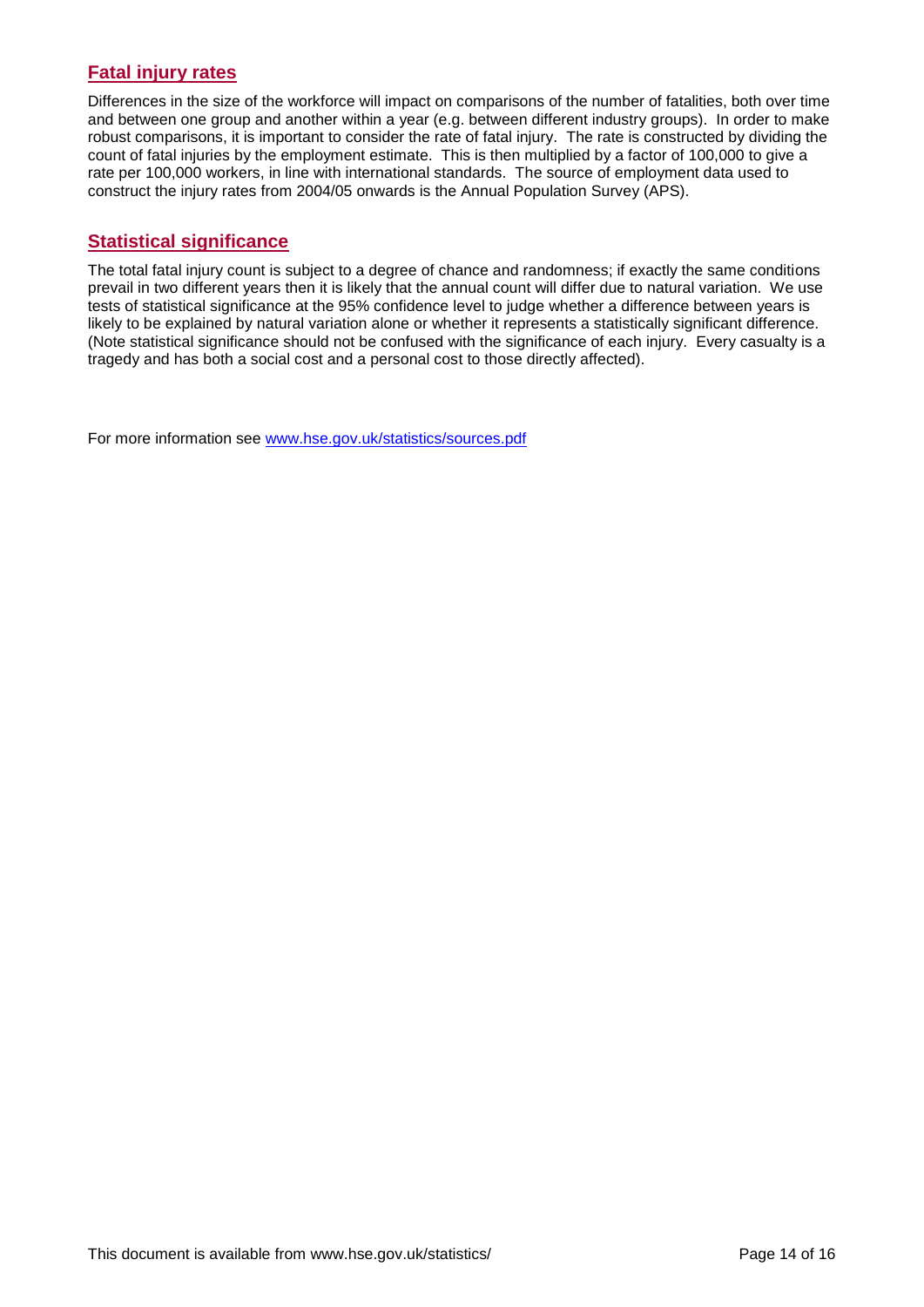### **Industry definitions**

The table below presents the 2007 Standard Industrial Classification (SIC) codes used to define the top-level industry groupings presented in this report.

| <b>SIC Code</b>  | <b>Industry Description</b>                                                                                        |
|------------------|--------------------------------------------------------------------------------------------------------------------|
| Section A        | Agriculture                                                                                                        |
| <b>Section B</b> | Mining and quarrying                                                                                               |
| Section C        | Manufacture                                                                                                        |
| Section D        | Electricity, Gas, Steam and Air Conditioning                                                                       |
| <b>Section E</b> | Water Supply, Sewerage, Waste Management and<br>Remediation                                                        |
| Division 38      | - of which waste and recycling                                                                                     |
| <b>Section F</b> | Construction                                                                                                       |
| Section G, I     | Wholesale and retail trade; repair of motor vehicles and<br>motorcycles; accommodation and food service activities |
| <b>Section H</b> | Transport and storage                                                                                              |
| Section J-N      | Communication, business services and finance                                                                       |
| <b>Section N</b> | - of which Administrative and support services                                                                     |
| Section O-Q      | Public administration; education; human health and social<br>work activities                                       |
| Section R-U      | Arts, entertainment and recreation; all other service<br>activities                                                |

For more details of what is included in these SIC codes, please see the 2007 Standard Industrial [Classification.](https://www.ons.gov.uk/methodology/classificationsandstandards/ukstandardindustrialclassificationofeconomicactivities/uksic2007)